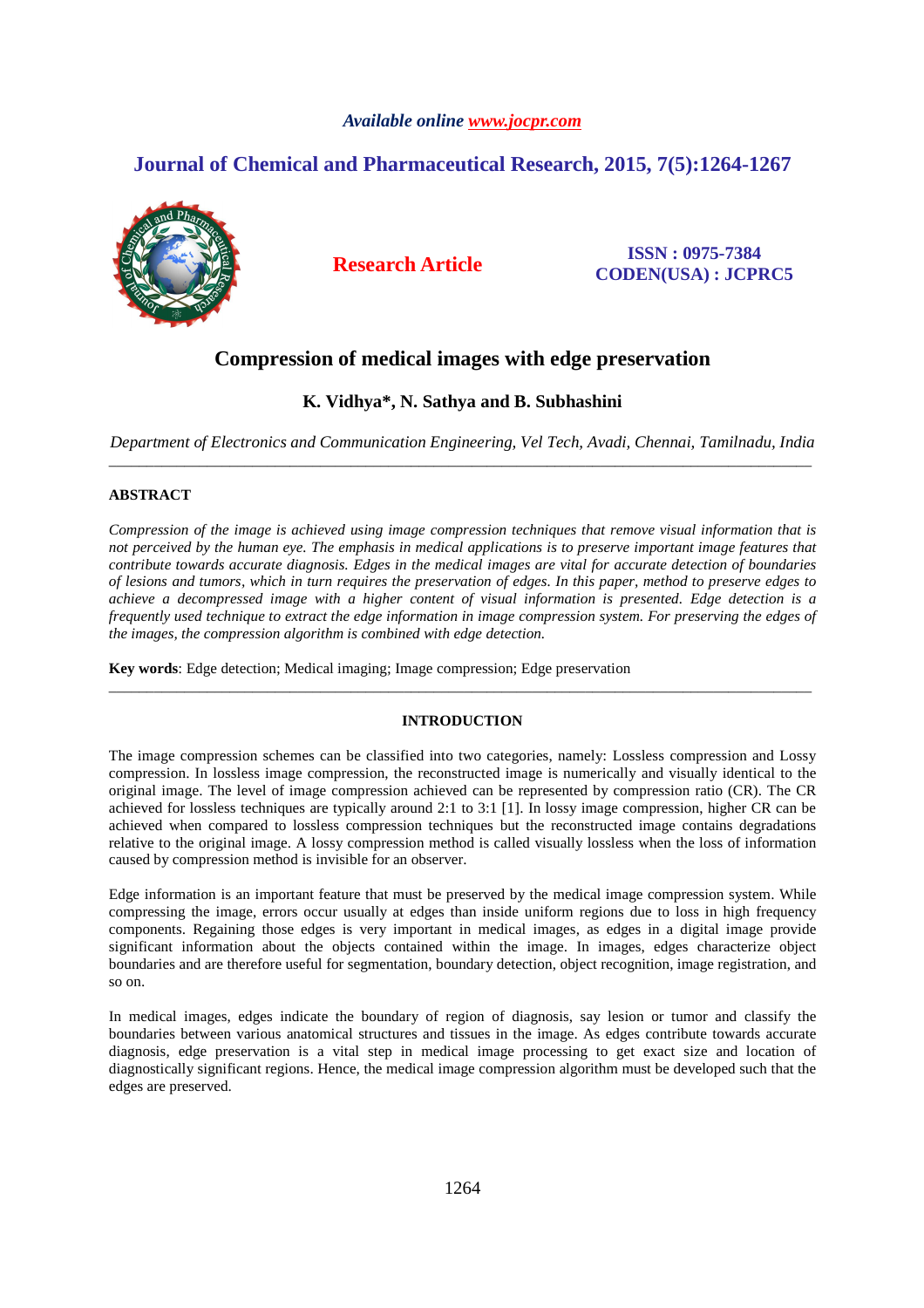Gradient-based edge detection methods are simple to implement but they are sensitive to noise. Laplacian-based edge detection method fails to find the orientation of edges. Canny edge detector which is an optimal edge detector is widely used in many applications [2] and [3]. The medical image compression algorithm proposed by [4] uses Canny edge detector to detect edges.

*\_\_\_\_\_\_\_\_\_\_\_\_\_\_\_\_\_\_\_\_\_\_\_\_\_\_\_\_\_\_\_\_\_\_\_\_\_\_\_\_\_\_\_\_\_\_\_\_\_\_\_\_\_\_\_\_\_\_\_\_\_\_\_\_\_\_\_\_\_\_\_\_\_\_\_\_\_\_*

The developed medical image compression method uses canny edge detector for detecting the edges. The following sections present materials and methods, experimental results and conclusions.

#### **EXPERIMENTAL SECTION**

The edges of original medical images are extracted using Canny edge detector. The location of the edges in the edge extracted image is used to identify the edges in the original image. From these locations original edge pixels are extracted. The original medical images are decomposed using one level Daubechies wavelet filter into approximation subband and detail subbands [5,6]. The compression algorithm developed in the proposed work uses approximation subband coefficients only. Optimum number of significant coefficients is selected to achieve compression. The threshold for selection of coefficients is computed which depends on the information content of the image for achieving compression without any observable loss of information. The threshold is determined by examining the number of occurrences of each coefficient. The coefficient with high frequency of occurrence in approximation subband is the initial threshold. The approximation coefficients are compared with the initial given threshold and the coefficients that are equal to the threshold are identified as significant coefficients. The remaining coefficients of the approximation subband are retained.

Using the chosen significant coefficients by the above procedure, the pixel information is reconstructed by performing Inverse Discrete Fourier Transform (IDFT). In the reconstructed pixel information using IDFT the edges are replaced with the original edge pixels which ensures that edges of the image are well preserved. Peak Signal to Noise Ratio (PSNR) is calculated as given in Equation (1) by comparing original image of size pixels with reconstructed image:

$$
PSNR \text{ in } dB = 10 \log_{10} \left( \frac{255^2}{MSE} \right) \tag{1}
$$

where MSE is Mean Square Error.

The work is proposed for yielding best visual quality images with PSNR equal to or greater than 36 dB, as there are no visual degradations in images reconstructed with PSNR greater than 36 dB [7-9]. If PSNR is greater than or equal to 36 dB, the procedure of selection of coefficients is stopped. If the condition is not arrived, then the procedure of identifying significant coefficients from the remaining approximation coefficients is continued, by comparing with their next subsequent threshold which is the coefficient with number of occurrences lesser than the previous threshold and greater than the retained coefficients. The procedure is repeated till PSNR is greater than or equal to 36 dB is obtained. Then the significant approximation coefficients and edge information are Huffman coded [10,11].

In the reconstruction stage, the compressed image is decoded and IDWT is performed. The edges of the decompressed image are replaced with the decoded edge information.

#### **RESULTS AND DISCUSSION**

The proposed method has been tested for MRI and CT images. Figure 1 and Figure 2 present the result of MRI and CT images compressed with the proposed method. The original MRI image and reconstructed image using SPIHT algorithm [12] and the proposed method are shown in Figure 1 (a) - (c), respectively. The original CT image and reconstructed image using SPIHT and the proposed method are given in Figure 2 (a) - (c).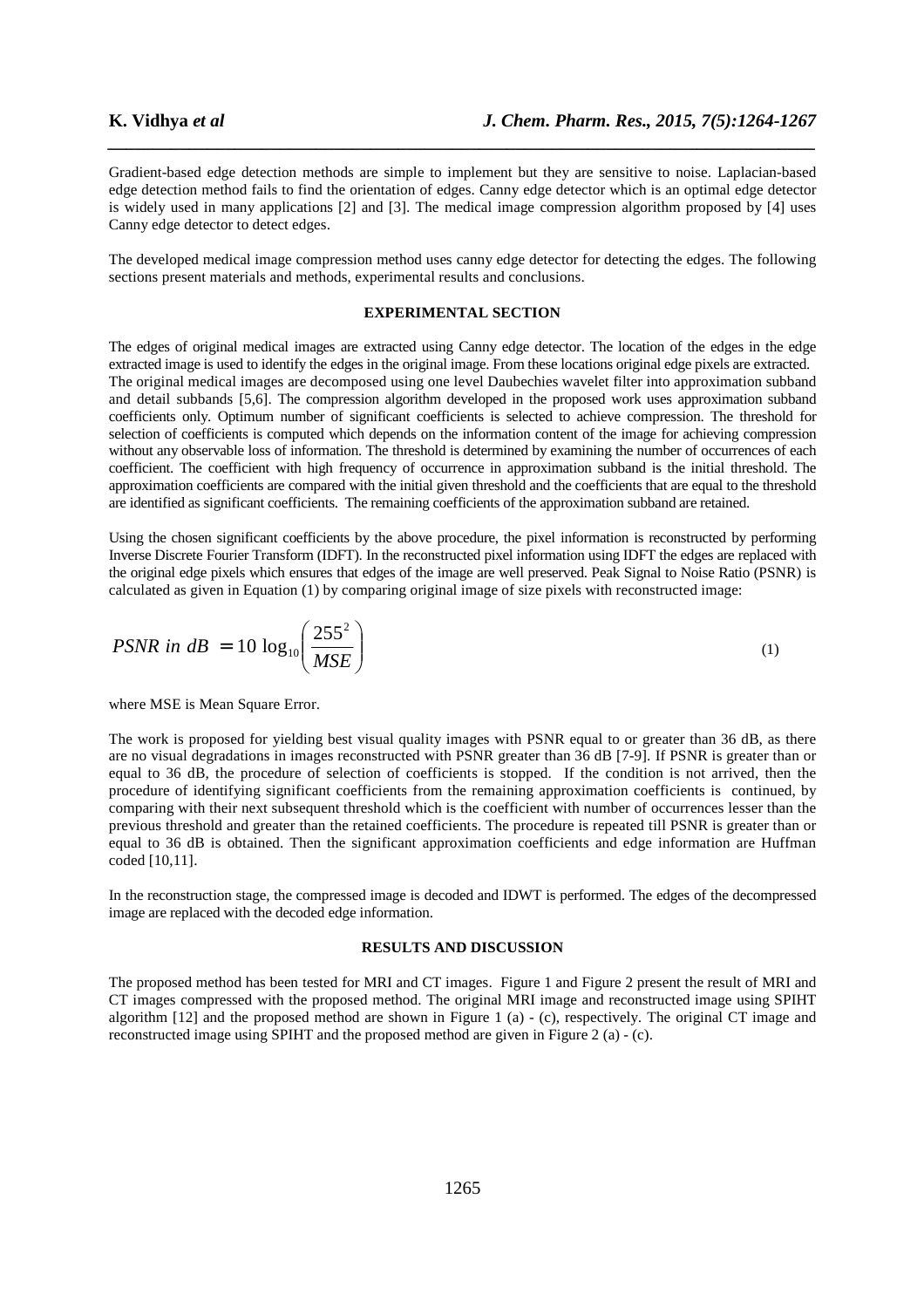

Figure 1 (a) Original MRI image (b) Reconstructed image using SPIHT (CR = 6.1, PSNR = 37.38 dB) (c) Reconstructed image using the **proposed algorithm (CR = 6.7, PSNR = 36.97 dB)** 



**Figure 2 (a) Original CT image (b) Reconstructed image using SPIHT (CR = 8.6, PSNR = 36.60 dB) (c) Reconstructed image using the proposed algorithm (CR = 8.9, PSNR = 36.62 dB)** 

Table 1 compares objective measures CR and PSNR obtained for MRI and CT images using proposed method and SPIHT. Here PSNR equal to or greater than 36 dB is considered for both the methods for comparison. The tabular results prove that the proposed method works better than SPIHT. CR obtained with the proposed method is high compared to SPIHT for PSNR equal to or greater than 36 dB. For example, while observing the results in case of CT image 2, using SPIHT, CR is 6.0 with PSNR of 36.86 dB, but in the proposed algorithm increased CR of 7.2 is achieved with a higher PSNR of 36.88 dB. This shows that higher CR is achieved than SPIHT with better image quality. Higher compression with better image quality is obtained in the proposed method.

|             | <b>SPIHT</b> |           | Proposed algorithm |           |
|-------------|--------------|-----------|--------------------|-----------|
| Images      |              |           |                    |           |
|             | <b>CR</b>    | PSNR (dB) | <b>CR</b>          | PSNR (dB) |
| MRI image 1 | 6.1          | 37.38     | 6.7                | 36.97     |
| MRI image 2 | 8.7          | 36.42     | 9.1                | 36.79     |
| MRI image 3 | 6.9          | 36.05     | 7.6                | 36.47     |
| CT image 1  | 8.6          | 36.60     | 8.9                | 36.62     |
| CT image 2  | 6.0          | 36.86     | 7.2                | 36.88     |
| CT image 3  | 7.4          | 36.18     | 8.1                | 36.53     |

|  | Table 1 Comparison of PSNR and CR of the proposed algorithm with SPIHT for medical images |
|--|-------------------------------------------------------------------------------------------|
|--|-------------------------------------------------------------------------------------------|

The advantage of the proposed algorithm is its low complexity as it involves one level wavelet decomposition whereas SPIHT results are produced with three level wavelet decomposition. The proposed method uses the extracted edge information to reconstruct the edges with accuracy. From the figures, it can be seen that edge preservation improves the visual fidelity of the reconstructed images over that of SPIHT images.